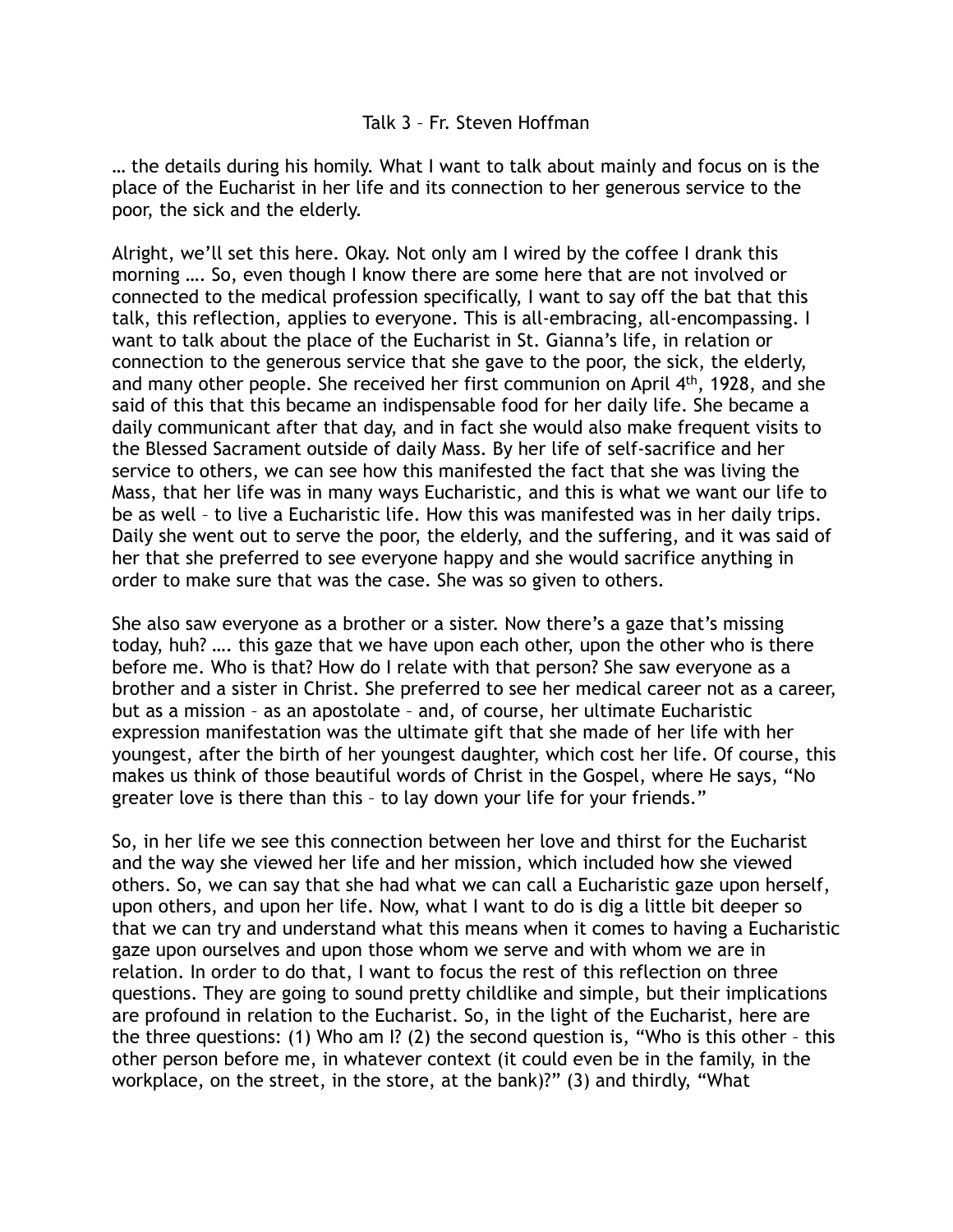difference will this make or what importance does this have for how I see and treat this person before me? – all of this now in the light of the Eucharist.

What this implies is that, if we were to look in any other direction, we would end up with an impartial, limited understanding of who we are, and this becomes problematic – for example, in certain fields that claim to have the full answer about the human person. Psychology, for example, as helpful as that field of science is for understanding human behavior, it does not fully reveal the deepest, highest truth of who I am, and sometimes it talks as if it does, and it's always over-stepping its bounds when it tries to do that, especially in areas of morality. Also, a medical chart – you know, you go into the doctor's office and they ask you to fill out those forms and check the boxes, and then afterwards certain comments are made with regard to the results of the examination. How much does that say about who you are? Not a lot, and this is an area where … I was talking with a physician down in Rochester that I'm very good friends with, and I think, Fr. Tolefson, you've met some of them down there. We were talking about this, and he saw this as one of the big problems in the medical profession. The way that charting is done, you become like a charted case and you become reduced to the checkmarks on this form and a few comments that are made by a nurse or a physician or both. This is very problematic. It's no longer in a narrative form, taking into context your life story, which of course you obviously can't do this in a ….

I'm just going to drop that down right now before it – there. It's done. It's kind of like a little distraction, like a bee flying around and distracting you.

So, this is why it's so important that we reflect on this from the perspective of the Eucharist. Remember that the Eucharist is one of the Luminous Mysteries. It is a mystery of light, and it's a mystery that is so badly needed today, this light, because the spiritual battle that is waging in our world today is often at the level of truth – ideologies – some of which threaten and often endanger the truth about who we are as human beings. John Paul II spent his entire pontificate proclaiming loudly the truth of the Gospel in the face of all of these different ideologies that we run into - for example, the ideology of efficiency. This is becoming a very serious problem. Now, first of all, there's nothing wrong with being efficient; in fact, in some ways we need to try to find ways to be more efficient, but is how I am being efficient truly serving at the service of the human person? In many cases, it is not. Now, this being efficient is often tied to money – greed, very often - and, as Father mentioned earlier in his talk, utilitarianism – you know, that which is useful, that which is efficient, that which makes money becomes the primary focus, and the human person gets lost in the shuffle and disfigured. It is no longer a true contact between persons, but I'm gazing at the other through a lens of efficiency, of greed, of making money, and of using – utilitarianism.

For the sake of time, I'm not going to go into … I could talk about a lot of other ways or ideologies, but I'm not going to. If you want to talk about that later, we can. But all of these go to dehumanize us – objectivize us – in a bad way, and this is why we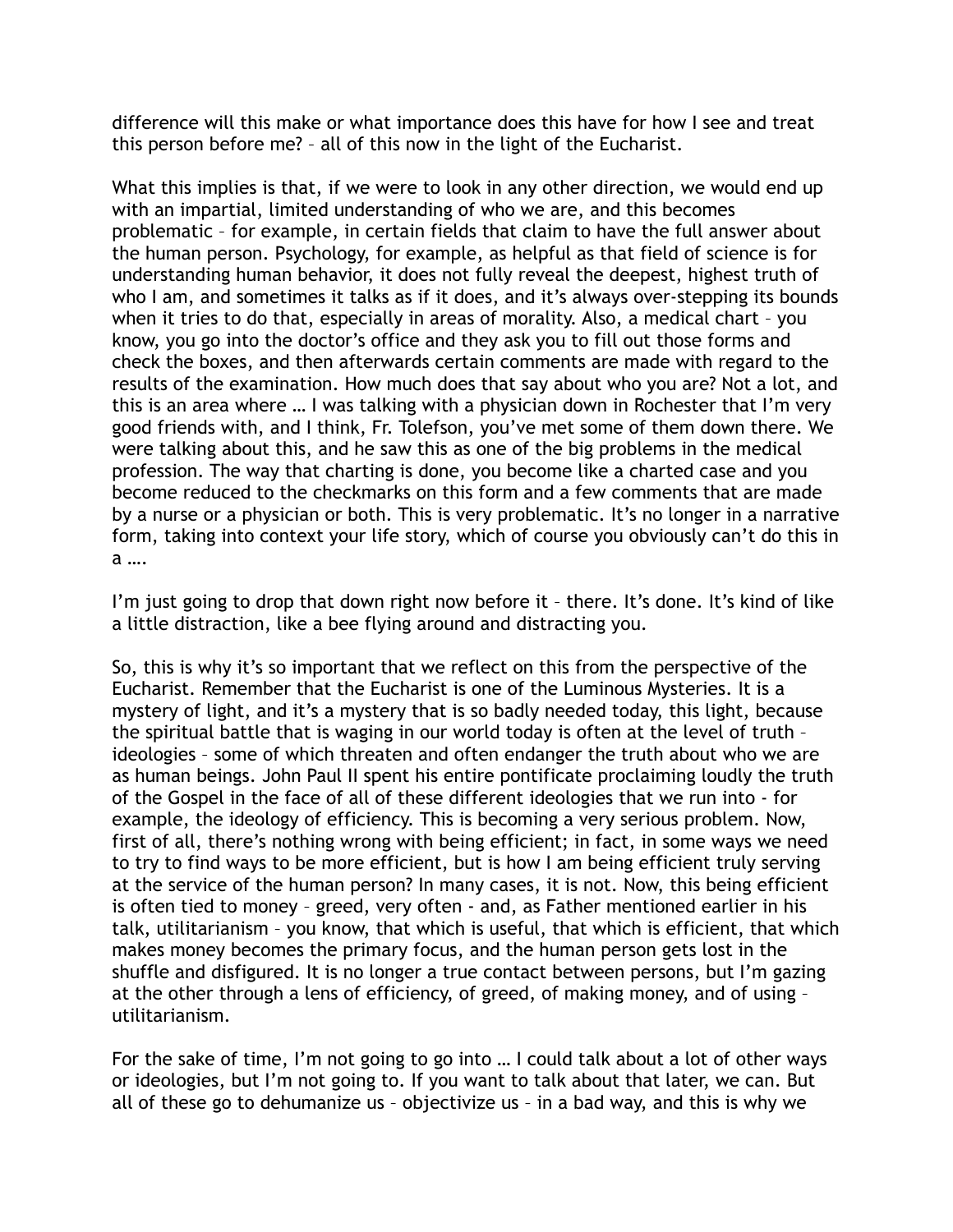need this Luminous Mystery of the Eucharist, and to reflect on that I want to go right into St. Luke's Gospel, one of the institution narratives of the Eucharist, where Christ is instituting the Eucharist with his apostles, and it says here, "He took bread and, when He had given thanks, He broke it. He gave it to them saying, 'This is My Body, which is given for you. Do this in remembrance of Me,' and likewise the chalice, after supper, saying, 'This chalice, which is poured out for you, is the new covenant of My Blood'" … "My Body given for you; My Blood shed for you" … The disciples, when they were hearing this, did not yet understand what this meant, and certainly not in connection to His earlier statement, the command to "love one another as I have loved you," He said. But we know that later the meaning of this meal would be fulfilled by that which it anticipated and foreshadowed, which is Christ's Passion, Death and Resurrection, bearing witness to the greatest love that this world has ever seen and ever will see. In the suffering of Christ upon the cross, the fullness of God's love for man is manifested and revealed and, following the term that Father used in the first talk, released. The human suffering in Christ was what allowed the love of God – the infinite, divine love of God – to be fully released through the humanity of Christ.

Imagine just what this means, that God took on a human nature – a body that was like ours in every way except sin. He had a human body like ours, and this is where the stuff that makes up our humanity – flesh, blood, bones, spirit – receives its ultimate (if I say the word finality, does that ring a bell?) – its ultimate end, that for which God made it. Here is where we see the ultimate dignity of our humanity, that the stuff of which we are made went into the creation of the human body of the Son of God. Now, just get your arms around that, if you can. The stuff that makes up my and your body is the same stuff that went into the formation of the human nature of Christ, and that human nature, by His taking that on, allowed Him to become vulnerable in the same way that we are – a body that is capable of suffering, of knowing pain; a heart that could know loneliness and rejection, that could be hurt and broken. There is no heart ever created that was more broken – more wounded – than the Heart of Christ, and this Body He broke in order to give it to us, and this is where it foreshadows His Passion. But it is there that we see our great dignity, because with our bodies – my body, your body – is then revealed what is the end of our own human nature. It is to break it, as Father was talking about earlier, through the mystery of suffering, through that suffering entering into the mystery of Christ's own Passion, that our bodies are given up with Christ, our blood is poured out with Christ, and there's where we discover the ultimate revelation of who we are and what is our ultimate dignity and vocation.

This is why the Passover of Christ to the Father – this Pascal Mystery – the Passion, Death and Resurrection of Christ, is the center of all history. It is the center, the reference point and the source of all truth about who we are, and this truth is revealed in the self-giving, sacrificial love of Christ. That is now the reference point. The minute I turn away from that – if I divorce myself from that – I no longer know who I am and I no longer know who this other is who is before me that I am called to serve. The ultimate truth is revealed right here, and this is why the Second Vatican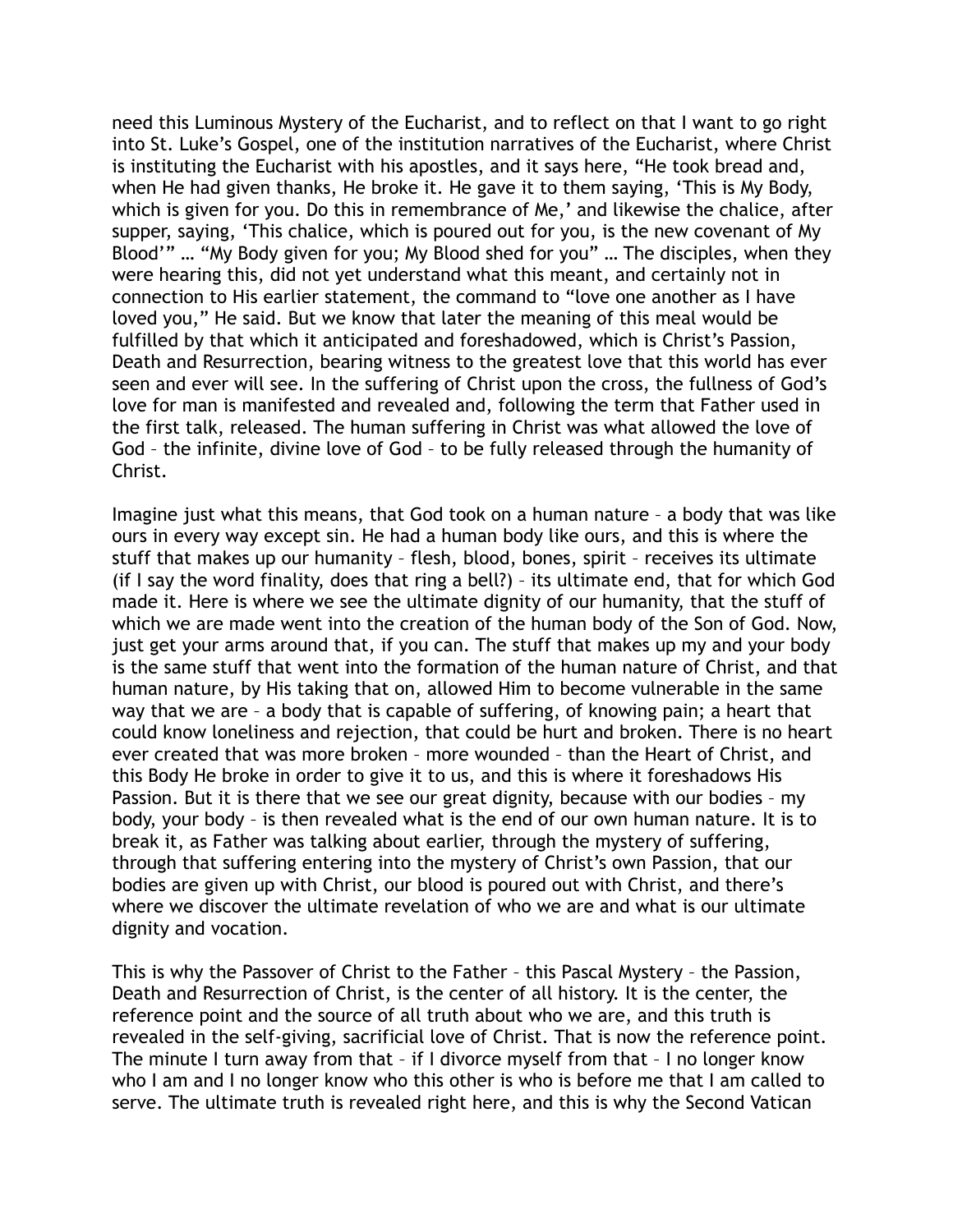Council will say in that beautiful document, *Gaudium et Spes*, "Christ reveals man to himself." Christ is our mirror. Every morning, yes – we need to look in the old bathroom mirror; if we don't, people might comment – but, we should never leave the house – never leave the house – without also looking into the gaze of Christ in that Paschal Mystery. There is always, at every moment of my life – at this very moment now – there is always someone gazing upon me and you, gazing upon me through the mystery of that Paschal Mystery – the Passion, Death and Resurrection of Christ. And my life is seen in that context, and there is where we understand who we are and what we were created to live and called to be. This is where Christ responds to all that is deepest in the human person – all the deepest yearnings and thirsts for fulfillment, for happiness, for goodness, for truth – these are all thirsts in the human spirit. Christ fulfills and answers and responds to all that is deepest in us through the Paschal Mystery.

St. John, who was below the cross with Mary at this moment of the ultimate revelation of who we are – he was so touched and moved by this revelation of love that, when he was inspired later to write this account in the Gospel, you recall that he no longer refers to himself as John. How does he refer to himself? … the beloved disciple; the one whom Jesus loves. He is no longer John; he is the one whom Jesus loves. For how many of us is that the first thought upon waking? I am the one whom Jesus loves. He showed it. Do I believe it? And do I believe the same for the other, whom I am about to serve? This person is one whom Jesus loves. That must be first in my mind. Remember Martha and Mary. They sent for Jesus. What did they say when Lazarus was sick and they called for Jesus? He whom You love is sick. Beautiful. When you walk into an examination room, a doctor's office, a hospital room, going to a home to visit someone who is ill, you are going to visit someone whom Jesus loves. Period. This is ultimate. This is the beginning of developing a Eucharistic gaze upon ourselves and upon the other, and this is why the document *Gaudium et Spes* will continue to say, "Man cannot fulfill himself, except in the sincere gift of himself." "Love one another, as I have loved you."

John Paul II, in his first encyclical … it's important to realize that when you're reading John Paul II, that first encyclical he wrote on the redeemer of man is a foundational work for understanding everything else that he wrote. Just kind of tuck that away and keep that in mind. It's a foundational work that is like a tree branching out into all of these other works that he wrote – and boy, did he write other works. I don't think he knew how to write a thin one; I think they were all about this thick, but in the one work on the redeemer of man he speaks very beautifully about this identity springing from, founded in this love, and he puts it this way (this is in paragraph 10, if you're taking notes): "Man cannot live without love. He remains a being that is incomprehensible for himself, his life is senseless, if love is not revealed to him, if he does not encounter love, if he does not experience it and make it his own, if he does not participate intimately in it. This, as has already been said, is why Christ the Redeemer 'fully reveals man to himself.'" If we may use the expression, this is the human dimension of the mystery of Redemption. In this dimension, man finds again the greatness, dignity and value that belongs to his humanity. In the mystery of the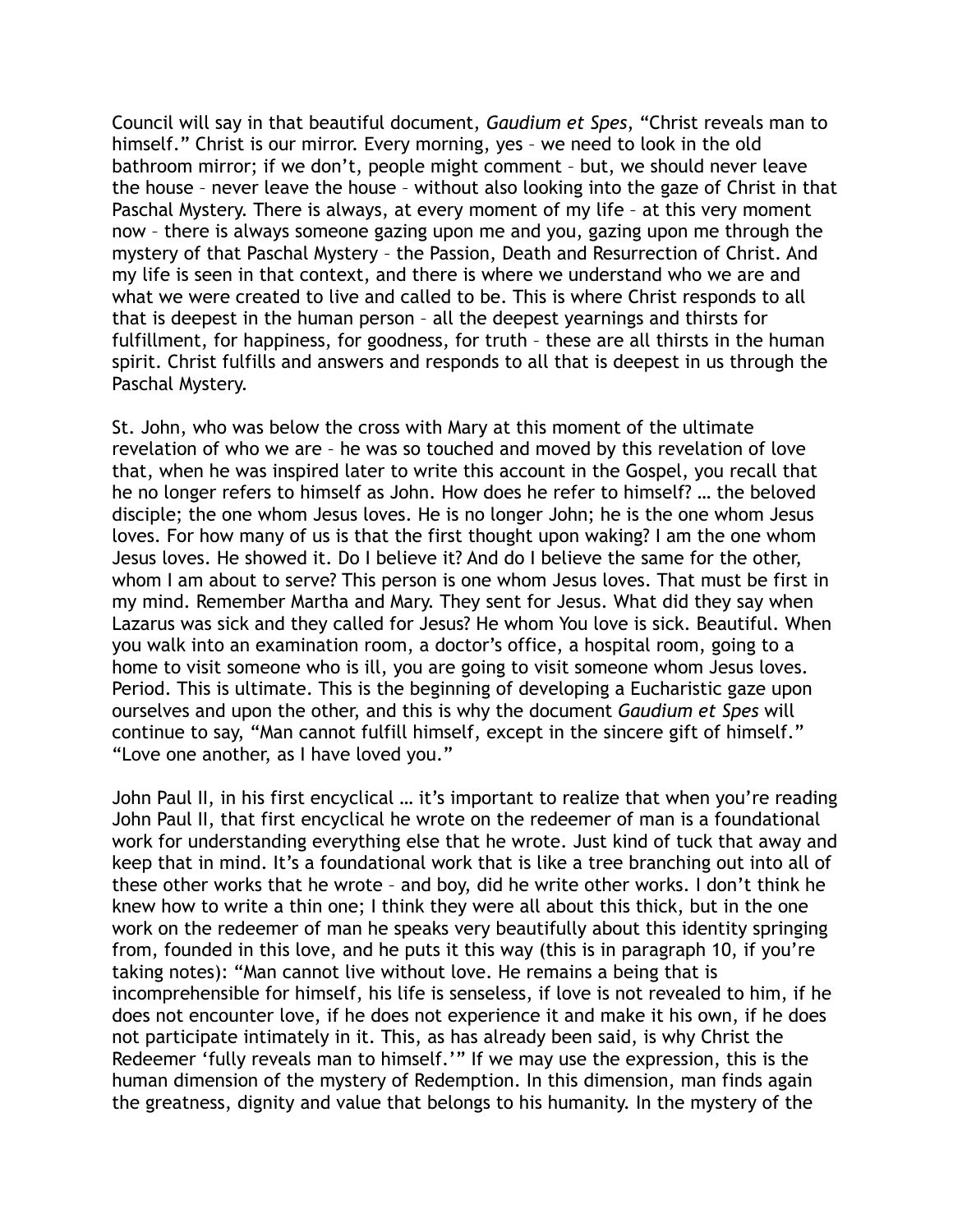redemption, man becomes newly expressed and, in a way, is newly created. He is newly created. This is the gift that you bring to others in your service, whether in the medical profession or not. By the way that you gaze upon the other, which must begin with how we gaze upon ourself, you allow this other person to rediscover who they are by the love of Christ radiating and coming through your actions.

When you enter a hospital room, the mystery of the Eucharist, as St. Gianna – in her life, she was a walking Eucharist. Her thirst for the Eucharist, her daily Mass, her visits to the Eucharist were manifest in this generous self-giving, that love just pouring itself out, breaking her body like a Eucharist in sacrificing herself for the good of others. This is ultimately what "our lives as servants of Christ" really means. It is important to realize that this Paschal Mystery is made present to me at every Mass again, where I am brought into the presence of that Paschal Mystery again at the celebration of every single Mass, and this because I need to see again and again – I need to be reminded this is who I am. This is who I am called to be, what I'm called to live, but in order for this to be realized and lived, and for that Eucharist to really nourish my life, I am called to participate in that sacrifice, and this implies placing myself on that altar. It is dangerous to go to Mass, as Bishop Sheen would say. Christ is looking down in the person of the priest on the altar, Christ who is at the right hand of the Father and can no longer suffer – He is in glory. He looks down, as Bishop Sheen will continue – and I always love this, when he talks about this – He looks out to each one of us and He calls us by name. Will you give Me your human nature? Will you place all that you are on that altar, so that I can live the mystery of My Passion, Death and Resurrection in you and through you? It's dangerous to be on that altar, because there is part of us we don't want to give up. We struggle with these different areas of attachment, areas of egoism, of selfishness. I'll be the first to raise my hand. And this is exactly what we need to place on that altar, in the fires of divine love that are present there at every Mass … it is said (there is a tradition) that, upon dying, if a soul dies in a state of grace and yet is not perfect (in other words, it needs to be a little more polished), it says upon their death, at that instant, that angelic moment when they are before God, they see exactly who they are in the gaze of God, that gaze of pure love, and in that instant they see all that is still in them that is not yet love. And this tradition continues – but they willingly throw themselves into the flames of purgatory with joy in order to be purified, so that they can see God who is pure love.

At every Mass, we are called to bring our fragile, imperfect, sinful selves - half-baked potatoes - and we're called to throw this potato into the flames of the Eucharistic love of Christ, so that we can become fully baked, so that we can become eaten by others. It's a beautiful analogy, although probably a different food would work better. Christ uses bread. Okay, let's talk about baking bread here, but it's another analogy, okay? We are called to become fully Eucharistic in order to be eaten by others. Look at children. If you love them, they will eat you right up. There is a great thirst in humanity today for this love. The world is thirsting for this love, and it knows when it does not get it. When I have been to a doctor's office, I know when I have not been treated like Christ, when I am not being respected. It is painful, because I am worthy of the love of Christ.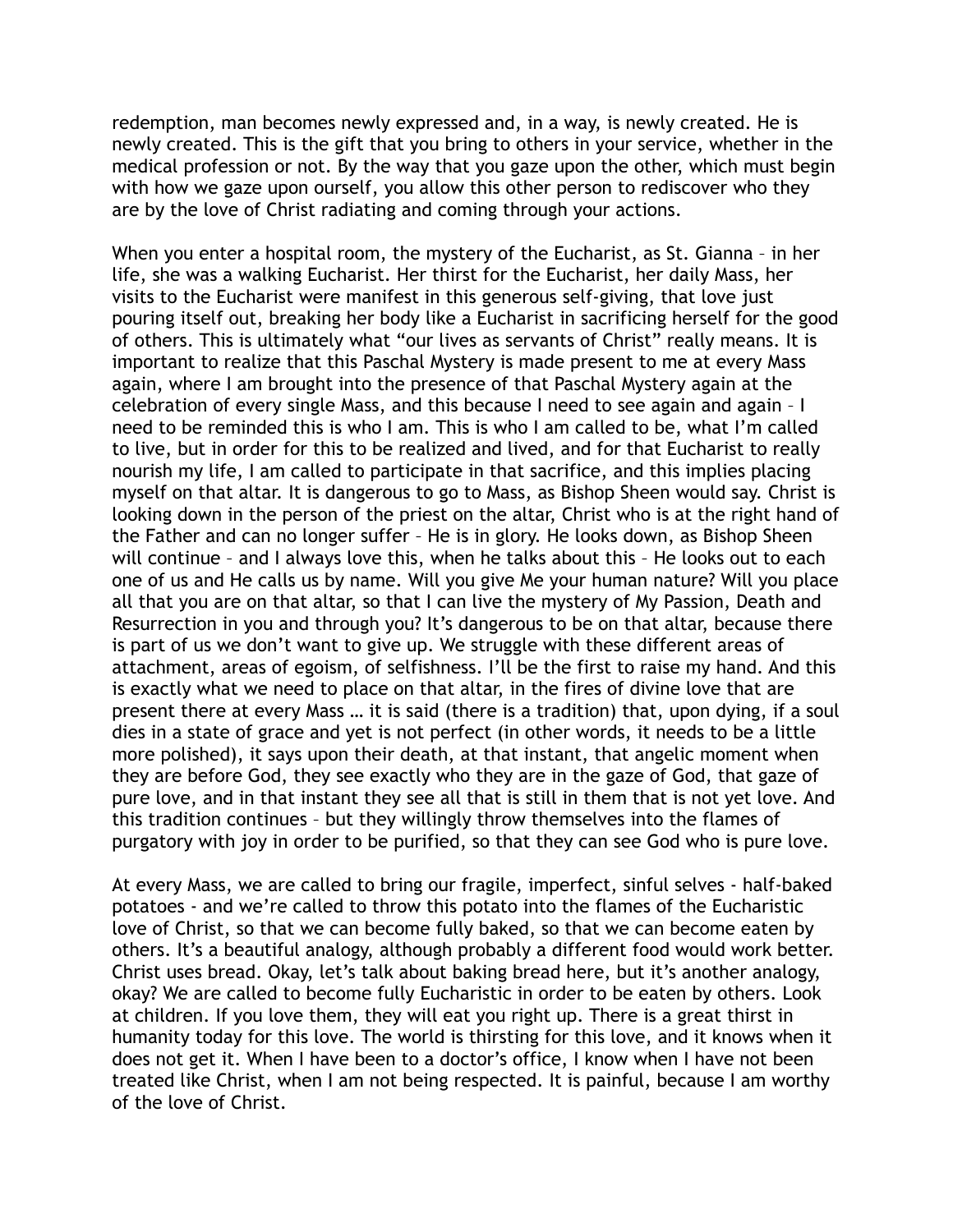So, this Eucharistic gaze, which we have been talking about, gives us a gaze of wisdom upon ourselves. What do I mean by this? It is kind of tying into what we said before. When God looks upon me and upon you and upon the other, He does not first see me as a sick person. It is not the sickness or the illness that He sees first. He looks upon me in the light of His Paschal Mystery, this Mystery of Divine Love. In other words, He looks at me in the light of my end, which is the formation of Christ in me, of my union with Christ, and of my participation in the Divine Love of Christ. That's what God is looking at. That's my end … the end for which I was created. I was not created to be a mailman; excuse me, but we all thank God for mailmen – or a bus driver, or a plumber, or whatever. I was created for eternal beatitude, and the way that I get there is through Christ, by becoming like Christ in His Paschal Mystery, Eucharistic – totally given and poured out, until finally that is consummated in the eternal self-giving of Divine Love in heaven, which will be our joy and our happiness – our beatitude. That is what I was created for, and therefore the most important thing in God's eyes is not first the curing of that illness, because, as we know, in the mystery of God's Divine Permissions, sometimes it does not happen. We must do all that we can to help the sick, and the dying, and the frail. We must do everything that God has given us – skill, talents, knowledge, technology – at the service of trying to promote life, to save life, and to better life, but our faith tells us that there's more to this than just that, that there is someone else who is present who is the Master over that life and who is gazing upon that life in the fullness of their finality, their end. And we know that, as Father talked about so beautifully in the first talk, suffering – which, in the medical field today is often seen as useless and to avoid at all costs (just medicate them until they now longer know their name – you know, what are you after that? You're there drooling and just totally out of it and you're not aware of what's going on) – but God is saying, "How can I bring this soul, this person, to Me through the Paschal Mystery?" And therefore He is always looking at the condition of our faith, our hope, and our love, and what can deepen those virtues, which finally lead (those are theological virtues) toward God. We know that sometimes sickness, suffering, ailments, as the saints often tell us, God can use to heal the soul, which is the most important thing.

So, while we are trying to do all that we can to better the life of someone who is suffering – and we ought to do that – we at the same time have to be aware of the fact that suffering is not useless, as Father so beautifully shared with us earlier, and that God can use that suffering to be a point or a way to encounter this person in their suffering and a way for this person's love to be released, for them to discover redemptive suffering, that that suffering has salvific meaning and that suffering can be an instrument and a tool to deepen and awaken faith, trust, and abandonment. How many of us would be the Christians we are today, if it was not for suffering? How many of you are the beautiful Christians you are, with the virtues you have – would you have those virtues without suffering? Now, I know what a rascal I am. I know that enough, and my mother could even support that by her account, that I know that I would not be who I am today if it were not for suffering. I don't even know that I would know God. It was through pain. It took a cannonball to bring me to my knees,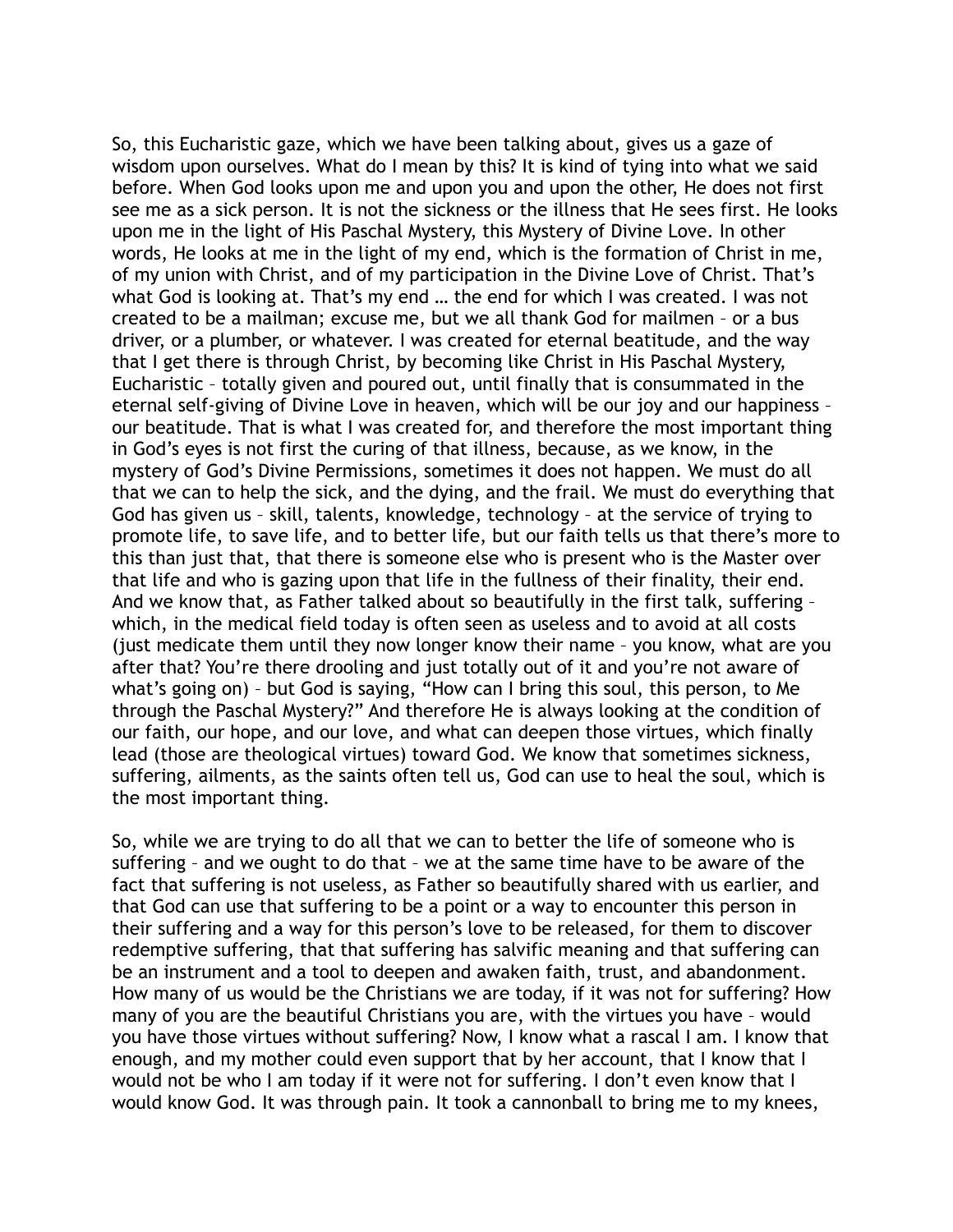and I thank God, although I would never want to go through that time in my life again, but I thank God for the suffering that brought me to my knees. I failed right into the arms of God. Everything in my life was failing and God was taking one thing after another from me, and that suffering was redemptive. It realized, in the mystery of God's grace, my conversion, and this is what can be happening. We must realize this when we are before a person who is suffering. God is present there and God is using all of it, even though we feel helpless and limited – and we are. God is not, and God's ultimate concern is, "How can I get this person to heaven?" And maybe I can use suffering to do that. He is using it for me, I can tell you that. Without it, I don't think I would get there, because the minute stuff starts to get good and life becomes easy, I get lazy, I get sloppy, and I start to slowly drift away.

Suffering – it keeps us feeling our need for God, and God uses it in so many beautiful ways. What are the implications of this? I can't, because of the time – I'm going probably a little bit over there – I want to just skip over a few things here and talk about how this Eucharistic gaze also reaches into another area, which is with regard to our relationships with each other, the Mystical Body of Christ. We know that, as Catholics, our participation in the Eucharistic makes us members of one another. Now, we have heard this many times; you know, we are the Body of Christ, you and I are brothers and sisters, but we have a long way to go to realize that reality, on how I relate with you and you with me, and all of us with those that we meet each day. This must be so real that, when I am visiting someone or serving someone who is in need, or even someone who is not in need, that their burdens are in every way truly mine, their sickness is mine, their crosses are mine. The Lord made me realize this in this last year at the seminary. How often, when we have a critical gaze upon others, when we reduce them to their faults, which is so common today, we lose this sense that this person is so connected to me by the mystery of the Mystical Body of Christ that what happens to them affects me and what happens to me affects them, and we are so joined in this body that their burdens are truly, truly mine, and therefore I must get my shoulder underneath them. This is what we do in our service to others.

This was basically how we would understand the life of Blessed Mother Teresa. She saw very little difference between – although theologically, certainly, there is a difference – between her daily holy hour and receiving the Eucharist at Mass and picking up dying people on the streets. She saw her whole life every day as being with Jesus Christ, and that was true whether she was at Mass or whether she was picking up Jesus Christ in the person of the sick, in what she would often call "in distressing disguise." The reality of this is we believe it, but it has to be more deeply realized in our life. When I go in to a sick person, I must walk into that room, in a sense, with awe and adoration. I get to be with Jesus. I get to touch Jesus. I get to serve Christ. Do we believe this? Often we forget this, and these other kinds of ideologies and things from our own sinful tendencies blind us and disform and disfigure our gaze upon others, but we must, like Mother Teresa, come to realize that, when I am before anyone in the Mystery of God's Grace, and especially the weak and the poor – Christ has so united Himself to them that he says, "Whatever you do unto them (if you visit a prisoner, if you visit the sick, if you give someone a drink of water), you are doing